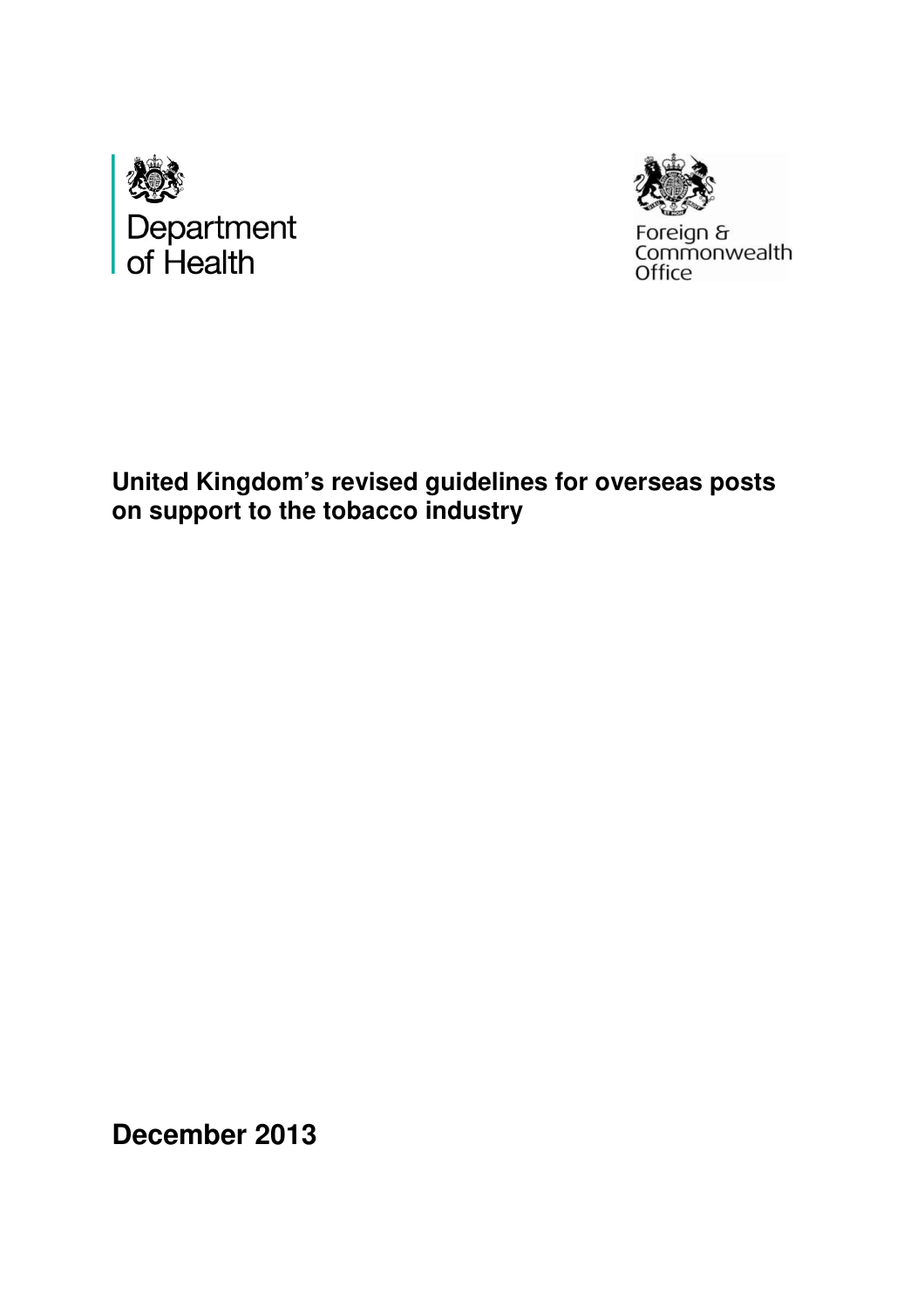## **United Kingdom's revised guidelines for overseas posts on support to the tobacco industry**

- 1. The Department of Health (DH) have decided to be more prescriptive in relation to the provision of support to the tobacco industry, to ensure any such support is consistent with the provisions of the WHO Framework Convention on Tobacco Control (FCTC). The Government takes very seriously its obligations as a Party to the (FCTC). This includes the treaty commitment at Article 5.3 to protect public health policies with respect to tobacco control from commercial and other vested interests of the tobacco industry.
- 2. Existing guidance on the support available to UK companies overseas involved in the production of Tobacco products was circulated to FCO posts in 1999 (Diptels No. 584, 585 and 586). A further update was provided in 2005, (Diptel No.129) following the Framework Convention on Tobacco Control (FCTC) coming into force. The updated guidelines below have been prepared jointly by the DH, UKTI and FCO.
- 3. For the purposes of the guidelines, taking into account Article 1 of the FCTC, the WHO provides the following definition: "Tobacco industry" means tobacco manufacturers, wholesale distributors, and importers of tobacco products. In addition, the term "tobacco industry" includes tobacco growers, associations or other entities representing any of the above, as well as industry lobbyists.

## **Guidelines:**

- 4. In line with our treaty obligations, Posts should encourage and support the fullest implementation of the provisions of the FCTC, including the implementation of comprehensive, evidence-based tobacco control strategies. Posts should offer access to expertise on public health, tobacco control and tackling the supply of illicit tobacco that exists within HMG.
- 5. Posts should limit interactions with the tobacco industry, including any person or organisation that is likely to be working to further the interests of the tobacco industry. In the event that interactions with the tobacco industry are necessary, these should be conducted with maximum transparency to demonstrate our compliance with the FCTC.
- 6. Posts must **not**:
	- $\bullet$  tobacco related products (including promotional goods); Be involved in activities with the specific purpose of promoting the sale of tobacco or
	- Encourage investment in the tobacco industry, or provide any assistance in helping tobacco companies influence non-discriminatory local business policies to their advantage (e.g.: taxation, plain/standardised packaging, etc);
	- • Accept any direct or indirect funding from the tobacco industry;
	- Accept advertisements for UK or local tobacco products in publications issued by Post, or sponsorship from tobacco companies for any activities, including Chevening Scholarships. Any government brand (including the FCO's) must not be used together with the branding of a tobacco company or any tobacco product;
	- tobacco company is the sole or main sponsor and/or which are overtly to promote tobacco products or the tobacco industry (such as the official opening of a UK tobacco factory overseas); Attend or otherwise support receptions or high profile events, especially those where a